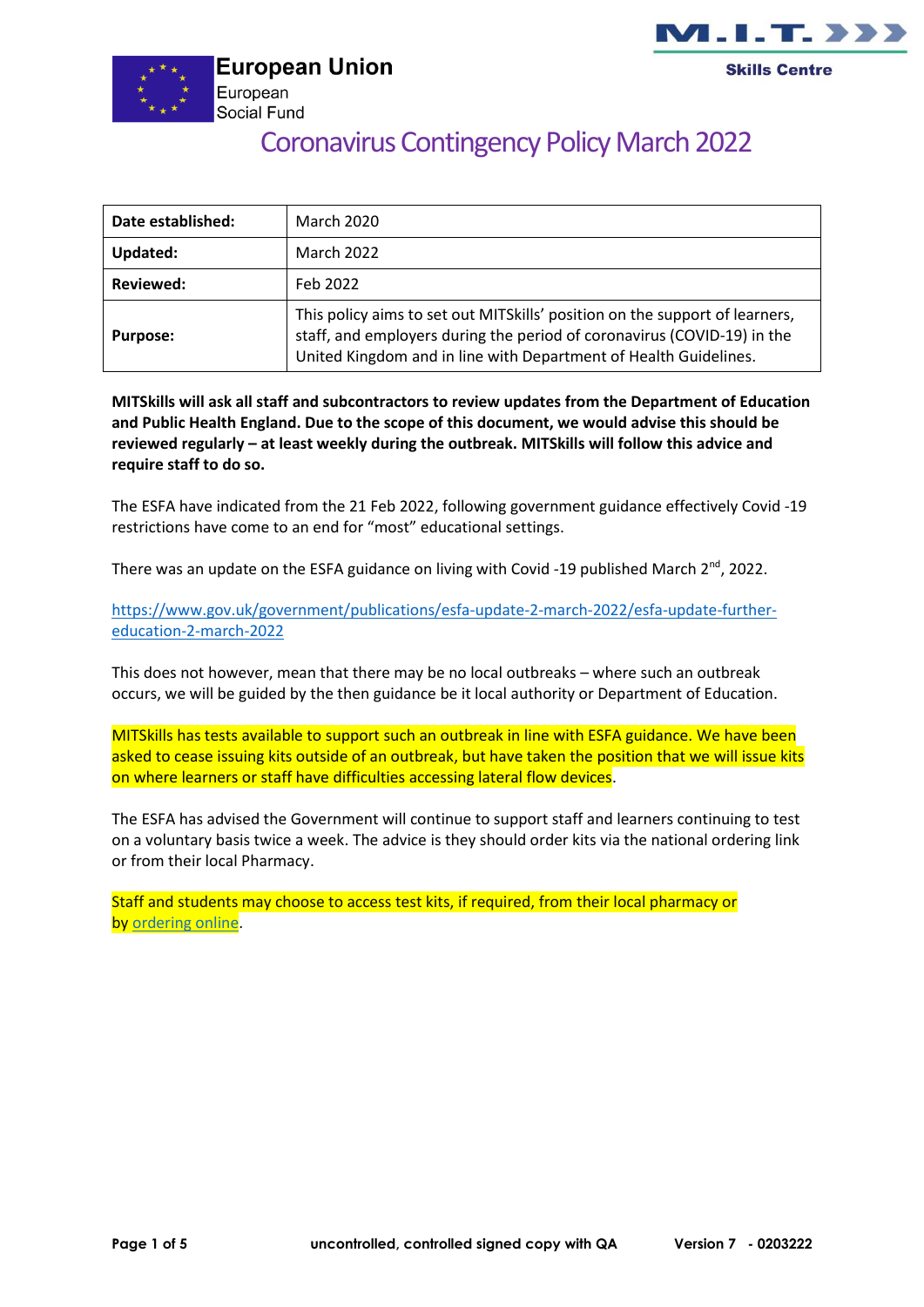



Current policy is that Staff are required to report if they test positive, and to follow current advice on self-isolation from the Government, please contact HR to agree your status. The following is the current NHS guidance – staff should check for updates on the NHS online site as this guidance was valid on the 2nd of March 2022

[https://www.nhs.uk/conditions/coronavirus-covid-19/self-isolation-and-treatment/when-to](https://www.nhs.uk/conditions/coronavirus-covid-19/self-isolation-and-treatment/when-to-self-isolate-and-what-to-do/)[self-isolate-and-what-to-do/](https://www.nhs.uk/conditions/coronavirus-covid-19/self-isolation-and-treatment/when-to-self-isolate-and-what-to-do/)

#### *How long to stay at home*

If you have COVID-19, you should stay at home while you're infectious to others.

This can be for up to 10 days from when your symptoms start. Many people will no longer be infectious to others after 5 days.

You can do a rapid lateral flow test from 5 days after your symptoms started (or the day you had the test if you do not have symptoms) and another the next day.

If both tests are negative and you do not have a high temperature, you're less likely to pass COVID-19 to others and you can go back to your normal routine.

If your test result is positive on day 5, you can carry on doing rapid lateral flow tests every day until you get 2 negative test results in a row.

Where learners declare themselves as testing positive, they must follow current advice on selfisolation this must be recorded on registers.

Staff should flag this to their line manager on the day it occurs as we will need to monitor current local authority reporting requirement as they change.

The announcement on the 21 February detailed:

"From today, Monday 21 February, the Government is removing the guidance for staff and students in most education and childcare settings to undertake twice-weekly asymptomatic testing.

Given we now know that the risks of severe illness from COVID-19 in most children and most fully vaccinated adults are very low, and our successful vaccination programme has achieved a high rate of take-up, we can remove this advice, bringing education into line with wider society."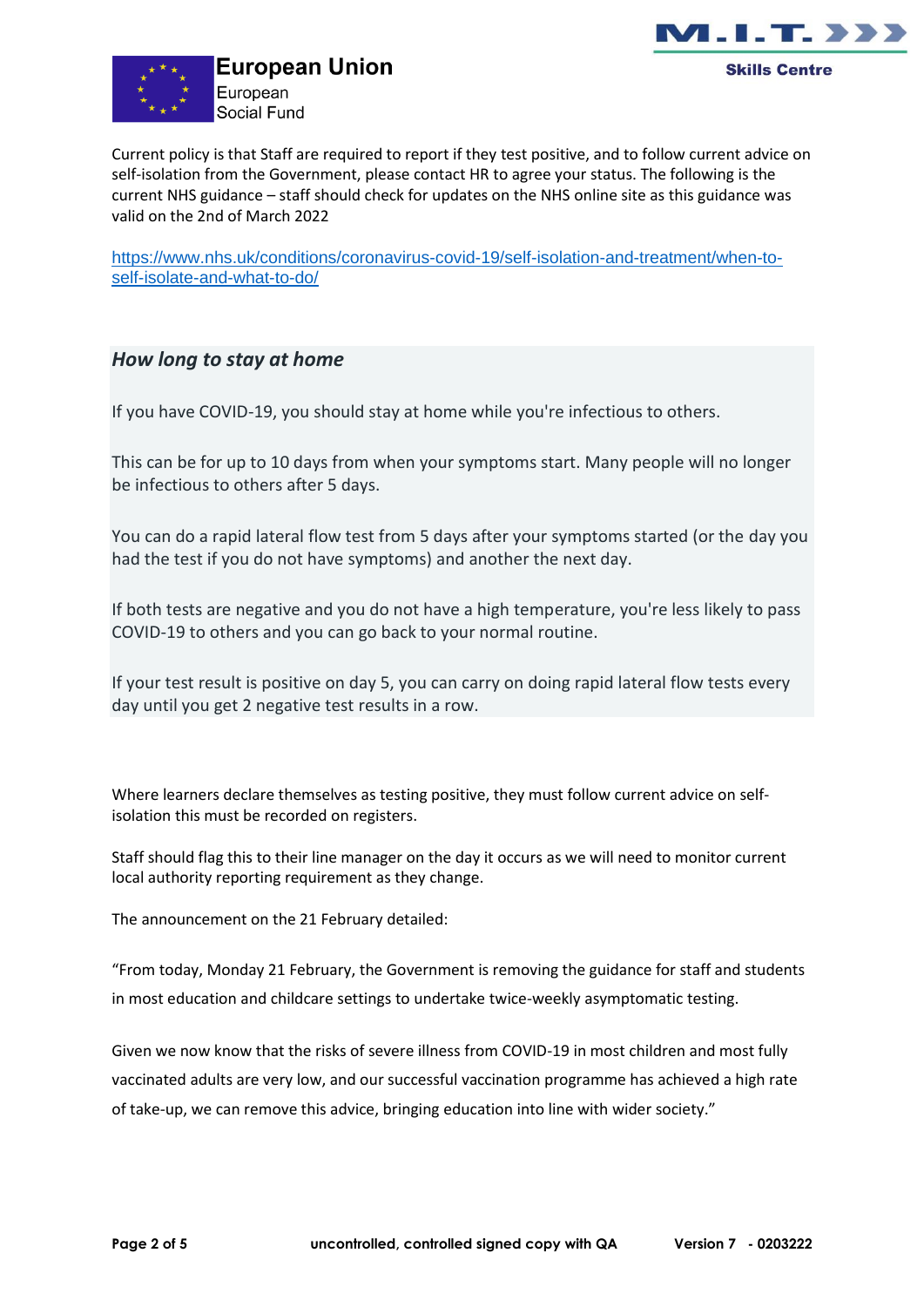

## **European Union**

European Social Fund



From Thursday 24 February, the Government will remove the legal requirement to self-isolate following a positive test. Adults and children who test positive will continue to be advised to stay at home and avoid contact with other people for at least 5 full days, and then continue to follow the guidance until they have received 2 negative test results on consecutive days. In addition, the Government will:

- No longer ask fully vaccinated close contacts and those aged under 18 to test daily for 7 days and remove the legal requirement for close contacts who are not fully vaccinated to self-isolate.
- End self-isolation support payments, national funding for practical support and the medicine delivery service will no longer be available.
- End routine contact tracing. Contacts will no longer be required to self-isolate or advised to take daily tests. Staff, children, and young people should attend their education settings as usual. This includes staff who have been in close contact within their household unless they are able to work from home."

MITSkills may reintroduce lateral flow - twice weekly or single spot testing for learners where and when required to do so or where there has been a reported case in their class group. We reserve the right to ask staff to test twice a week or single spot where there has been an outbreak or a reported case amongst their classes or other staff they have been working closely with as part of keeping our employees and learners safe. We ask for staff to support us in these measures.

We also recognise that some employers may also have to restrict access in line with current local authority or Government guidance where this occurs, we will work with the employers.

#### For Apprentices

- 1. Where possible we ask you to work with employers to ensure that learners are not disadvantaged.
- 2. What to do if an employer restricts access for delivery, assessment, or reviews?
- Firstly, ask for confirmation in writing and send a copy to MITSkills.
- 3. Access to a site is restricted by employer
- If an employer requests that visits are discontinued, please send the specific evidence of that request to MITSkills Admin. This will be required for the learner file.
- 4. Delivery and restricted sites
- For delivery purposes, work with the employer and learner to see firstly if the learner can come to an agreed access site to work on delivery.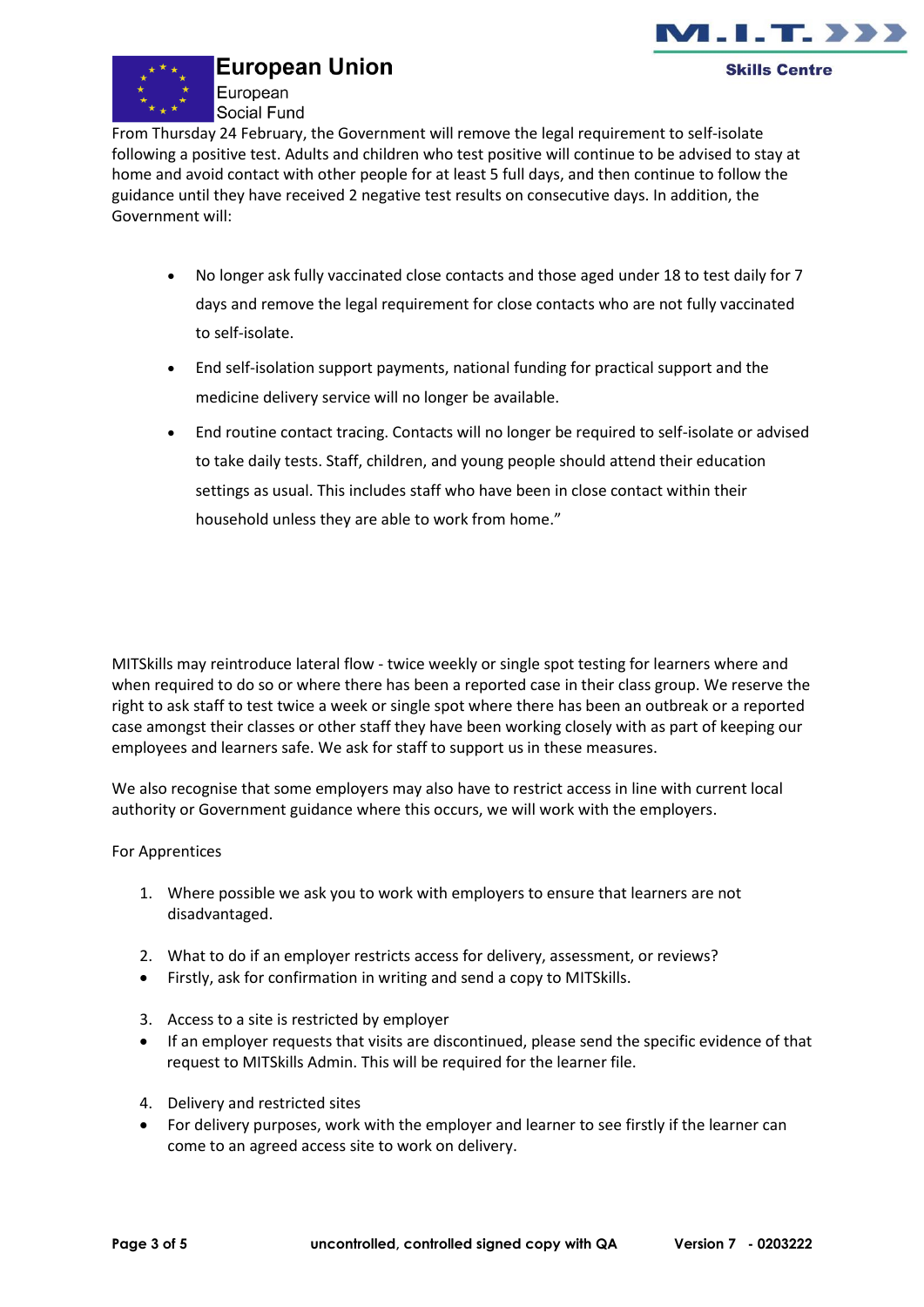### **European Union**





.

European Social Fund

- Where this is not possible, if remote delivery can be planned and agreed, the aim should be to ensure the off the job hours are met, and the learner supported to achieve and not be disadvantaged.
- Where learning takes place online, via skype or other electronic medium, a restructuring of delivery will be required to ensure off the job hours are met.
- Where delivery is agreed in this format, please inform MITSkills to enable us to keep the ESFA aware that changes have been made as requested by the employer.
- 5. Assessment
- Assessment will depend on the criteria and requirements of the assessment.
- Where possible use the advice of your IQA on how assessment can be achieved, against the background of site restriction and the requirement of the qualifications, they may have to refer to the EQA and Awarding Organisation, whose advice should be followed.
- 6. Exams
- Work with the employer, learners and awarding organisations.
- Firstly, arrange for the learner to come to the examination centre away from their site.
- If this is not possible, can you agree on suitable examination conditions with the awarding organisation and the employer?
- Any changes to exams will have to be planned in advance.
- Please follow the policies and procedures of the awarding organisation. (Most require 10 to 15 days' notice of changes to format or invigilation).
- Please ensure no exams requiring special arrangements are taken without the written agreement of the awarding organisation.
- 7. Reviews
- Where an employer has restricted access to their sites for reviews, we will accept remote reviews, providing evidence of the site restriction from the employer has been provided.
- The review should then be summarised on paper or electronically and signed by the employer and learner.
- MITSkills require a copy of the recording and the paper or electronic summary, this must be submitted via a secure format such as an electronic portfolio or secure email.

If an employer and learner both request a suspension for the period of an outbreak to reduce risk, documentation must be completed for a break in learning and submitted to MITSkills' Admin. The employer and learner must be informed that currently the ESFA only allow a maximum of six months suspension.

| <b>Date Reviewed</b>  | 02/03/22 |
|-----------------------|----------|
| <b>Reviewed</b>       | Annually |
| <b>Version Status</b> | Approved |
| <b>Approved By:</b>   | 0/4      |